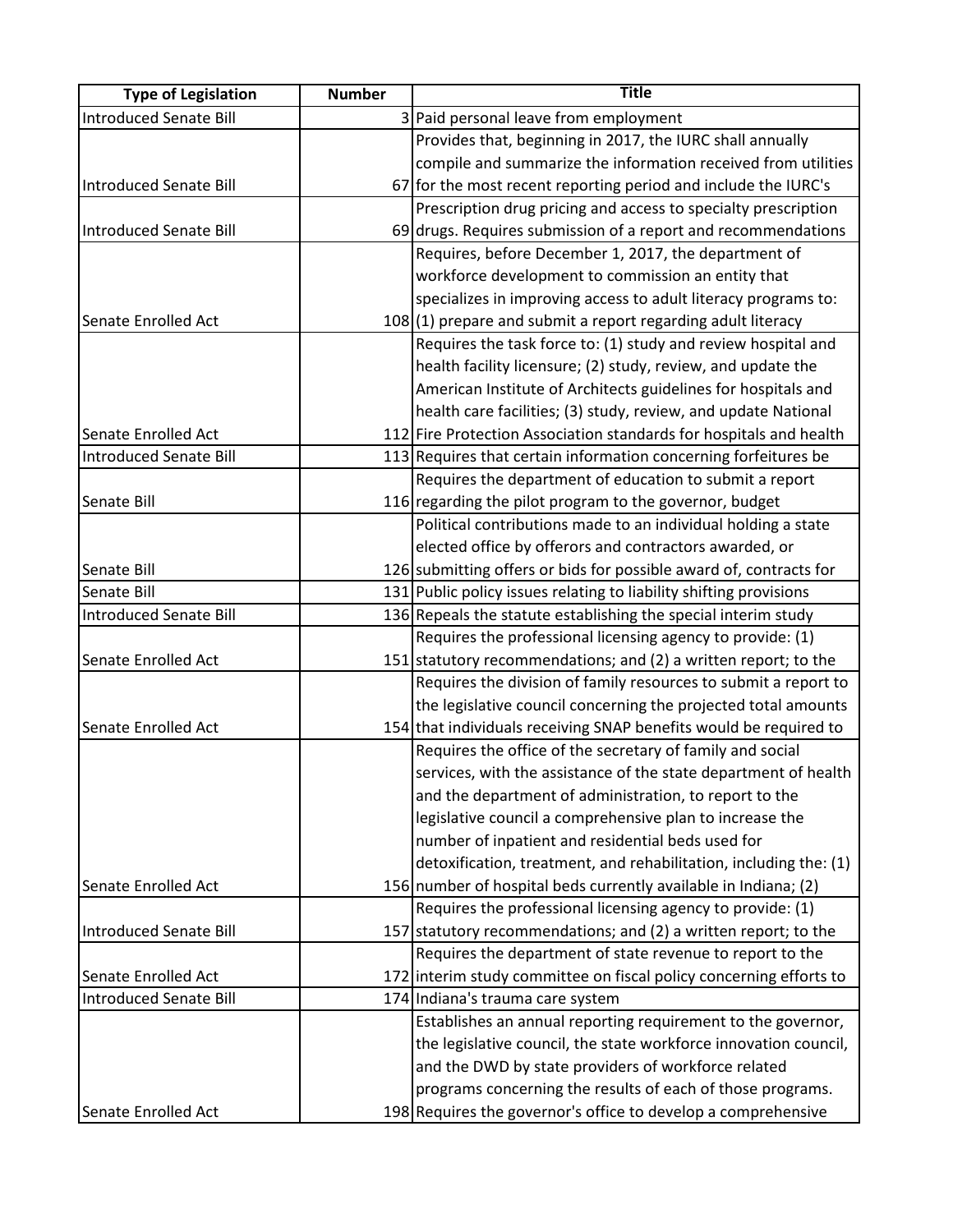|                               | Establishing a voluntary paid family and medical leave program       |
|-------------------------------|----------------------------------------------------------------------|
| Senate Enrolled Act           | 253 to the interim study committee on employment and labor or        |
| <b>Introduced Senate Bill</b> | 257 Offsite electronic voting                                        |
|                               | Requires the office to: (1) monitor the educational outcomes         |
|                               | resulting from the implementation of expansion plans; and (2)        |
| <b>Engrossed Senate Bill</b>  | 276 annually provide the governor and legislative council a report   |
| <b>Engrossed Senate Bill</b>  | 285 A unit's use of law enforcement to respond to a mass traffic     |
|                               | Federal and state law concerning service and assistance              |
|                               | animals; and (2) the permissible uses of service and assistance      |
|                               | animals, including emotional support animals and therapy             |
| Senate Enrolled Act           | 293 animals, in public accommodations to the interim study           |
|                               | Self-generation of electricity by school corporations; Requires      |
|                               | the IURC to: (1) review the rates charged by electric utilities      |
|                               | for backup power to eligible facilities and for purchases of         |
| Senate Enrolled Act           | 309 power from eligible facilities; (2) identify the extent to which |
|                               | Conducting a study that compares Indiana's titling process for       |
| Senate Enrolled Act           | 340 home built, "kit", replica, or specialty constructed cars with   |
| <b>Engrossed Senate Bill</b>  | 345 Adult protective services                                        |
| Senate Enrolled Act           | 355 Teacher training requirements regarding student behavior and     |
|                               | Evaluate and study Title 7.1; (2) propose statutory changes to       |
| <b>Engrossed Senate Bill</b>  | 358 improve Title 7.1; (3) evaluate and study alcohol permits; (4)   |
|                               | Whether the employer of a public safety officer who dies in          |
|                               | the line of duty should offer to provide and pay for survivor        |
| Senate Bill                   | 383 health coverage; pension management oversight committee          |
| <b>Senate Enrolled Act</b>    | 407 Certain issues relating to the federal Every Student Succeeds    |
| Senate Enrolled Act           | 408 Potential improvements to the INSPECT program                    |
|                               | Public water supply protection, including: (1) the potential         |
|                               | creation of a central repository for all information about above     |
|                               | ground storage tanks that is reported to various agencies; (2)       |
|                               | resources available to the operators of public water systems         |
|                               | for developing and maintaining emergency plans for                   |
| Senate Enrolled Act           | $421$ responding to threats to the drinking water supply; and (3)    |
|                               | Requires the department of state revenue to do the following:        |
|                               | (1) Study the department's retention of records with respect         |
|                               | to an investigation, audit, or claim for refund. (2) Submit a        |
|                               | report to the legislative council and the interim study              |
| <b>Senate Enrolled Act</b>    | 440 committee on fiscal policy containing the results of the         |
|                               | The INPRS board of trustees shall present to the interim study       |
| Introduced Senate Bill        | 441 committee on pension management oversight an actuarial           |
|                               | Notification of offenders being released from custody of their       |
|                               | right to vote and the requirement that they must re-register in      |
| Senate Enrolled Act           | 442 order to vote; interim study committee on elections or           |
|                               | Requires the division of mental health and addiction to submit       |
|                               |                                                                      |
| Introduced Senate Bill        | 445 a report concerning the program to the legislative council not   |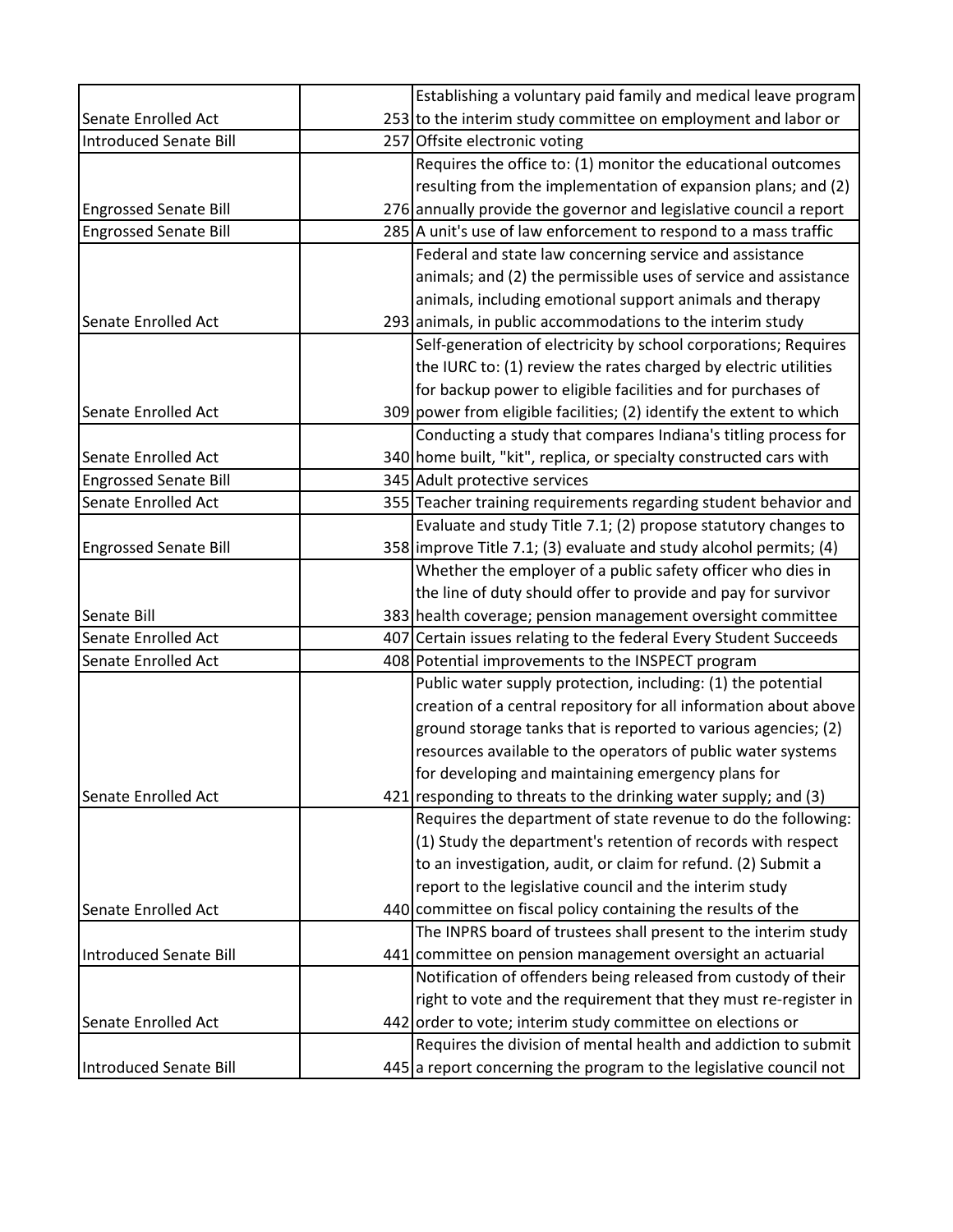|                              | Funding the expansion of veterans' courts throughout Indiana.            |
|------------------------------|--------------------------------------------------------------------------|
|                              | Requires the study committee to issue a final report to the              |
|                              | legislative council containing the study committee's findings            |
| Introduced Senate Bill       | 452 and recommendations not later than November 1, 2017.                 |
| Senate Enrolled Act          | 455 Questions concerning the distribution of court fees to cities        |
|                              | Rental rates and other fees for the attachment of                        |
| Senate Enrolled Act          | 478 communications service facilities on utility poles owned or          |
|                              | Requires the northwest Indiana regional development                      |
|                              | authority to conduct a study of the feasibility of constructing          |
|                              | or renovating a regional training facility to be located in the          |
|                              | city of Gary that would provide training for displaced workers           |
|                              | and long term unemployed individuals. Requires the authority             |
|                              | to coordinate with other regional entities in conducting the             |
| Introduced Senate Bill       | 484 study. Provides that the study: (1) must address the feasibility     |
|                              | Requires the division of mental health and addiction to: (1)             |
|                              | develop a statewide program for suicide prevention; and (2)              |
|                              | employ a coordinator of the statewide program for suicide                |
|                              | prevention. Requires the coordinator to study and determine:             |
| <b>Engrossed Senate Bill</b> | $506(1)$ the professions that should be required to receive training     |
|                              | Requires the treasurer of state to: (1) annually request a               |
|                              | parent of an eligible student or an emancipated eligible                 |
| Introduced Senate Bill       | 534 student who is participating in the program to complete a            |
| Introduced Senate Bill       | 538 Shortage of health care providers in Indiana                         |
|                              | Issues related to providing indigent defense services to the             |
| House Enrolled Act           | 1001 interim study committee on courts and the judiciary.                |
|                              | Extending mental health and addiction forensic treatment                 |
|                              | services to individuals in the criminal justice system: (1) who:         |
|                              | (A) are charged with a misdemeanor offense; or (B) have a                |
|                              | prior misdemeanor conviction; and (2) who have been placed               |
| <b>House Enrolled Act</b>    | 1003 in or are eligible for placement in a pretrial services program, a  |
| <b>House Enrolled Act</b>    | 1003 Indiana's laws concerning school certificated employee              |
| <b>House Bill</b>            | 1013 Issues related to eliminating the state gross retail tax on food    |
|                              | Requires the attorney general to: (1) submit an annual report            |
|                              | to the legislative council based on the information; (2) submit          |
| Introduced House Bill        | 1057 the data to a third party for statistical analysis; and (3) publish |
|                              | Requires the IHCDA to monitor projects receiving financing               |
|                              | and submit a report annually to the legislative council,                 |
| Introduced House Bill        | 1060 including the number and types of jobs created, and the health      |
| <b>House Enrolled Act</b>    | 1071 Repeal of the law that requires a person to obtain a license to     |
|                              | Requires that the study must be conducted in at least five               |
| Introduced House Bill        | 1108 counties meeting certain criteria, contain certain information,     |
|                              | Civil forfeiture laws. Provides that the study committee issue a         |
| <b>House Enrolled Act</b>    | 1123 final report to the legislative counsel containing the study        |
|                              | Requires the department of workforce development to give its             |
|                              | annual presentation regarding the status of the                          |
| <b>House Enrolled Act</b>    | 1154 unemployment compensation system to the interim study               |
| Introduced House Bill        | 1160 Effectiveness of the Indiana tax court                              |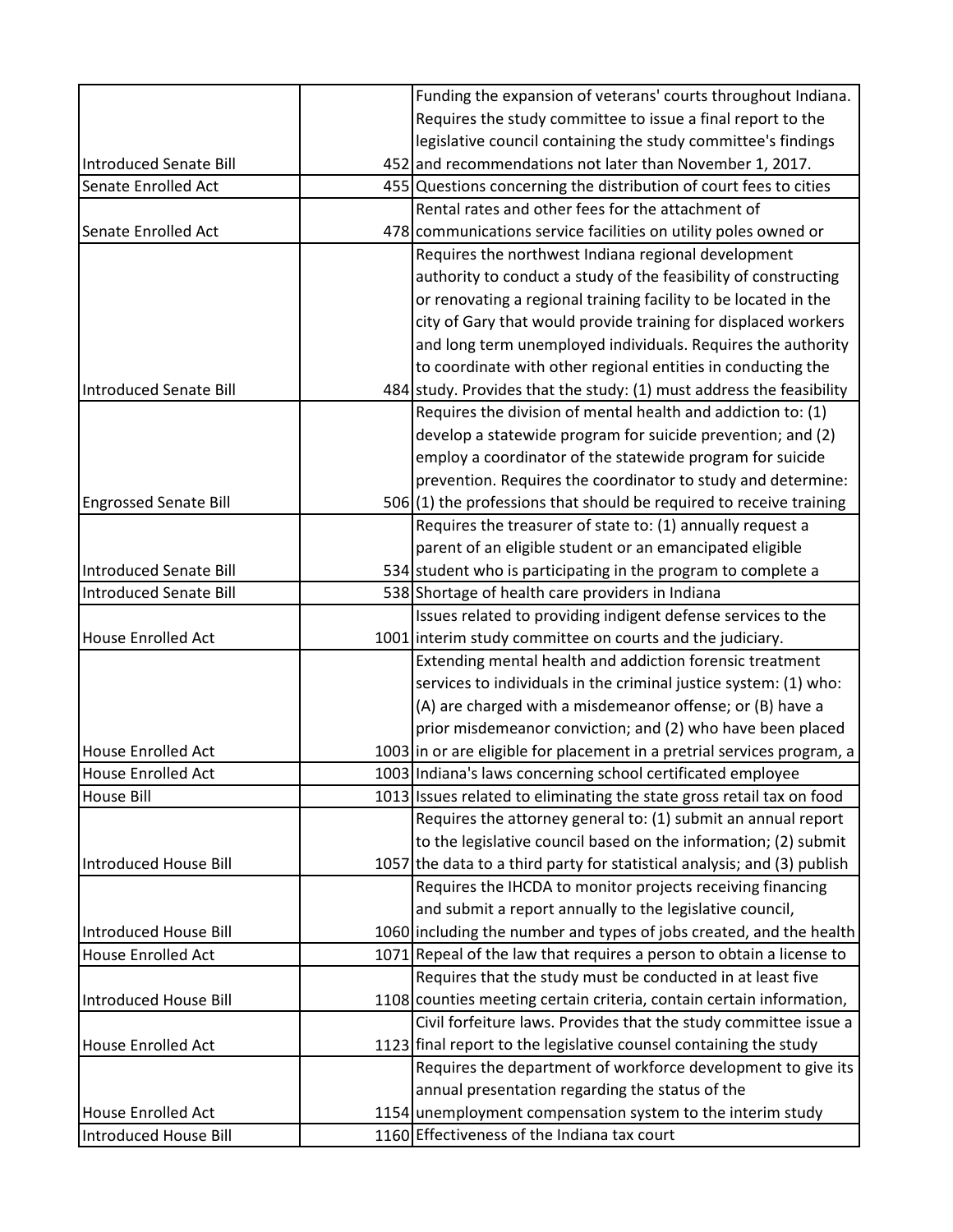|                              | Requires the IURC to: (1) review the rates charged by electric        |
|------------------------------|-----------------------------------------------------------------------|
|                              | utilities for backup power to eligible facilities and for             |
|                              | purchases of power from eligible facilities; (2) identify the         |
| Introduced House Bill        | 1188 extent to which the rates meet specified criteria; and (3)       |
|                              | Requires that the department of workforce development                 |
|                              | provide an annual report to the interim study committee on            |
|                              | employment and labor (committee) concerning the status of             |
|                              | the unemployment compensation system, including any                   |
|                              | recommendations for maintaining the solvency of the                   |
| Introduced House Bill        | 1195 unemployment insurance benefit fund. Authorizes the              |
|                              | How adequate and affordable water utility service can be              |
|                              | provided in areas of Indiana in which water utility service is        |
| Introduced House Bill        | 1208 inadequate or costly; interim study committee on energy,         |
|                              | Issues related to the school funding formula and the                  |
| Introduced House Bill        | 1227 methodology used to determine state funding of schools in        |
| <b>Introduced House Bill</b> | 1238 Governance and operation of the state fair                       |
| Introduced House Bill        | 1254 Issues relating to opting out or nullifying federal legislation. |
|                              | Traffic amnesty program to permit certain persons owing               |
| <b>House Enrolled Act</b>    | 1268 unpaid traffic fines, or who may be required to pay a fee for    |
| <b>Engrossed House Bill</b>  | 1284 Certain sales tax and innkeeper's tax topics                     |
|                              | The motor vehicle inspection and maintenance program in               |
|                              | Lake and Porter counties and whether there are alternatives to        |
| <b>House Bill</b>            | 1317 the program that would satisfy regulatory requirements and       |
| <b>House Enrolled Act</b>    | 1318 Statutory incorporation by reference of certain documents        |
| <b>House Enrolled Act</b>    | 1349 Implementation of HEA 1006-2014                                  |
| <b>House Enrolled Act</b>    | 1350 Gaming related issues                                            |
|                              | The legislative council shall provide for the preparation and         |
|                              | introduction of legislation in the 2018 session of the general        |
| Introduced House Bill        | 1414 assembly to correct cross references and make other changes      |
| Introduced House Bill        | 1418 Truck traffic regulation on State Road 1                         |
| <b>House Enrolled Act</b>    | 1441 Pest and vector abatement                                        |
| <b>House Enrolled Act</b>    | 1449 Teacher residency programs and new teacher induction             |
|                              | Creating a dedicated funding source for zoological parks in the       |
|                              | state to: (1) promote tourism; (2) further job creation; (3)          |
| <b>House Enrolled Act</b>    | 1450 enhance educational opportunities; and (4) develop animal        |
| <b>House Enrolled Act</b>    | 1470 Establishing an enterprise fraud program office in the           |
|                              | How policy changes to Indiana election law have affected              |
| <b>Engrossed House Bill</b>  | 1472 voting in Indiana from 2000 through 2016 regarding voter         |
|                              | Requires the office of management and budget to investigate           |
|                              | the appropriateness of transferring maintenance                       |
| Introduced House Bill        | 1478 responsibilities for safety rest areas from the Indiana          |
| Introduced House Bill        | 1486 Issues related to health care prior authorization for study and  |
|                              | Issues related to the tax increment financing process and the         |
| <b>House Enrolled Act</b>    | 1489 uniform property tax assessment of nonprofit entities.           |
|                              | The motor vehicle inspection and maintenance program in               |
|                              | Lake and Porter counties and whether there are alternatives to        |
| <b>House Enrolled Act</b>    | 1491 the program that would satisfy regulatory requirements and       |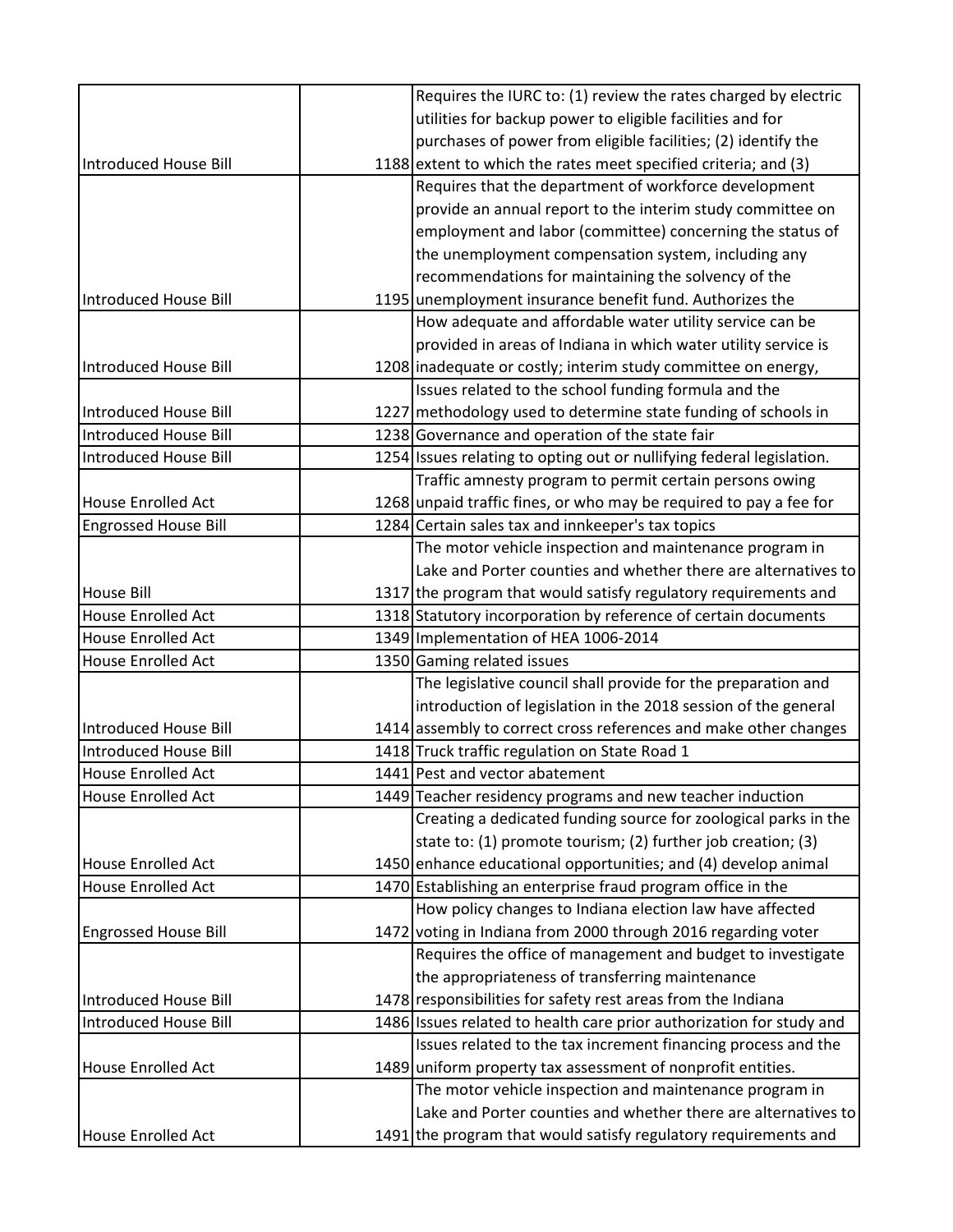|                           |                 | Requires the office of management and budget to annually                                                                  |
|---------------------------|-----------------|---------------------------------------------------------------------------------------------------------------------------|
|                           |                 | prepare and submit a report to the budget committee and the                                                               |
|                           |                 | legislative council that compares the base salaries of: (1) police                                                        |
|                           |                 | employees of the state police department; and (2) police                                                                  |
|                           |                 | officers of the three largest local police departments in                                                                 |
|                           |                 |                                                                                                                           |
| Introduced House Bill     |                 | Indiana. Requires the budget committee to review the report.                                                              |
|                           |                 | 1500 Provides that the budget committee may make findings and<br>Extending mental health and addiction forensic treatment |
|                           |                 |                                                                                                                           |
|                           |                 | services to individuals in the criminal justice system: (1) who:                                                          |
|                           |                 | (A) are charged with a misdemeanor offense; or (B) have a                                                                 |
|                           |                 | prior misdemeanor conviction; and (2) who have been placed                                                                |
| Introduced House Bill     |                 | 1509 in or are eligible for placement in a pretrial services program, a                                                   |
|                           |                 | Possible sources of funding for new and existing law                                                                      |
|                           |                 | enforcement academies; (2) possible sources of funding for                                                                |
|                           |                 | law enforcement officer training; (3) alternative sources of                                                              |
|                           |                 | funding for law enforcement academies and officer training;                                                               |
|                           |                 | (4) the sustainability of existing revenue streams responsible                                                            |
|                           |                 | for funding law enforcement academies and officer training;                                                               |
|                           |                 | (5) possible locations for new or relocated law enforcement                                                               |
| <b>House Enrolled Act</b> |                 | 1535 academies; (6) the repurposing of existing facilities for use as                                                     |
|                           |                 | Establishes an employment first task force (task force) to: (1)                                                           |
|                           |                 | establish baseline data regarding the number of individuals                                                               |
|                           |                 | with disabilities in competitive and integrated employment                                                                |
|                           |                 | and set annual goals for increasing the percentage of                                                                     |
|                           |                 | individuals with disabilities in competitive and integrated                                                               |
|                           |                 | employment; (2) identify and resolve barriers to employment                                                               |
| Introduced House Bill     |                 | 1553 for individuals with disabilities; (3) analyze current state                                                         |
| Introduced House Bill     |                 | 1565 Investment of state surplus funds in tangible gold                                                                   |
|                           |                 | Requires the IEDC to submit a report that describes the                                                                   |
| <b>House Enrolled Act</b> |                 | 1601 adopted metrics to the legislative council and the interim                                                           |
|                           |                 | Universal service funding for telecommunications services in                                                              |
|                           |                 | Indiana to the interim study committee on energy, utilities,                                                              |
|                           |                 | and telecommunications (committee). Provides that if the                                                                  |
|                           |                 | topic is assigned to the committee, the committee may: (1)                                                                |
|                           |                 | consider issues related to universal service, rural broadband,                                                            |
|                           |                 | broadband adoption and deployment, and federal funding                                                                    |
|                           |                 | sources; and (2) request information concerning these issues                                                              |
| <b>House Enrolled Act</b> |                 | 1626 from: (A) the Indiana utility regulatory commission; (B) service                                                     |
| <b>House Enrolled Act</b> |                 | 1642 Diabetes issues                                                                                                      |
| Introduced House Bill     |                 | 1643 Food deserts in rural and urban areas of Indiana                                                                     |
|                           |                 | The need to license individuals who practice applied behavior                                                             |
|                           |                 | analysis; (2) independent centers that provide applied                                                                    |
|                           |                 | behavior analysis and the oversight that they receive to ensure                                                           |
| <b>House Enrolled Act</b> |                 | 1644 their practices are current and fall under best practices and                                                        |
| Introduced House Bill     |                 | 1646 Ballistics and microstamping                                                                                         |
| Resolution                | <b>HCR 44</b>   | Determination of the time zone or time zones in which                                                                     |
| Resolution                |                 | Expanding the sales tax to include services                                                                               |
|                           | HR <sub>3</sub> |                                                                                                                           |